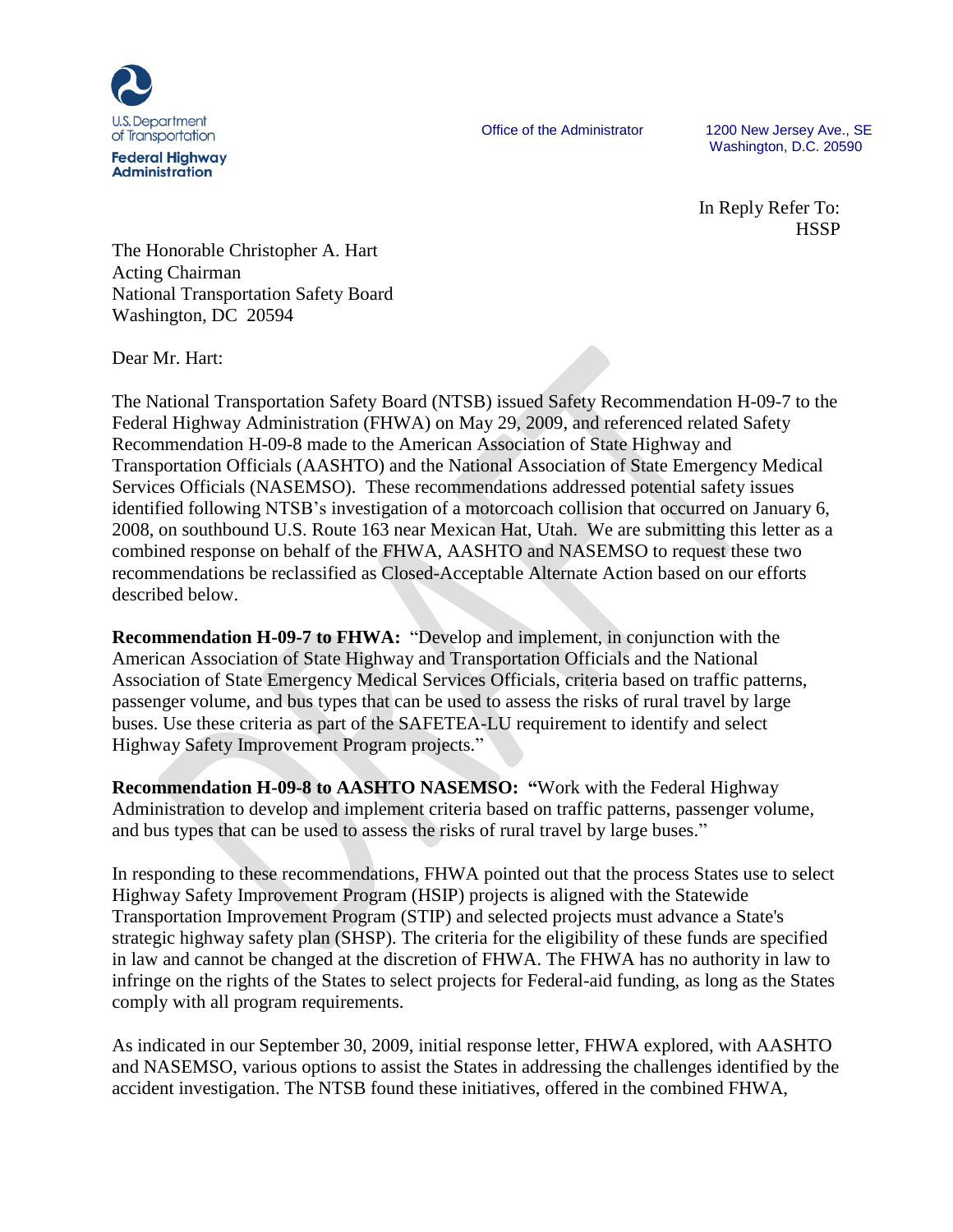AASHTO and NASEMSO initial response to the recommendations to be an appropriate response and classified both H-09-7 and H-09-8 as Open–Acceptable Alternate responses. The initiatives included the following approaches:

- Continue to work with AASHTO and NASEMSO to explore ways to improve the State's collection and use of exposure data on tour and charter motorcoach travel.
- Explore the feasibility of collecting exposure data for tour and charter motorcoaches through the Highway Performance Monitoring System.
- Examine options to develop additional guidance to encourage and reinforce inclusion of State and local motorcoach industry representatives in the development of SHSPs.
- Encourage consideration of motorcoach safety issues in the determination of HSIP priorities.
- Examine strategies to encourage States, where appropriate, to use the 10 percent flex option for EMS programs that will mitigate response times and increase capacity in responding to motorcoach crashes.

The FHWA, AASHTO and NASEMSO have taken the following actions to complete the alternate response initiatives proposed.

FHWA, working with AASHTO and NASEMSO, developed a Motorcoach Roadway Safety Assessment Tool (Motorcoach RSAT) for States and industry professionals to use to identify and evaluate the safety of rural routes that are utilized by motorcoaches. The Motorcoach RSAT utilizes inputs from transportation and EMS professionals to measure crash risk along a route, as well as the robustness of communications, EMS response capabilities, and proximity to hospitals and trauma centers. The tool provides data visualization based on a geographic information system (GIS) platform that utilizes ArcGIS for processing data, through the Google Earth platform, by rating the selected route for safety as: Blue (Best) to Green, Yellow, Orange, and Red (Worst). The FHWA is actively marketing the tool to States and motorcoach transportation safety stakeholder and it is available for download on the FHWA Safety website (<http://safety.fhwa.dot.gov/rsat/>).

To enhance exposure data capabilities for motorcoach travel, FHWA has not only determined the feasibility of providing motorcoach specific exposure data, but has begun providing the data through the Highway Performance Monitoring System (HPMS). In 2011, FHWA refined its data computation procedures for vehicle miles traveled (VMT) exposure to include a motorcoach VMT procedure. The procedure provides VMT estimates based on actual field monitored data. The new procedure was retroactively applied to revise 2008 and 2009 data and was additionally used to provide motorcoach VMT for 2010 and forward. The new VMT collection procedure can be found at: [http://www.fhwa.dot.gov/ohim/vm1\\_methodology\\_2007.pdf.](http://www.fhwa.dot.gov/ohim/vm1_methodology_2007.pdf)

Further, FHWA has expanded its motorcoach data analysis beyond the traditional HPMS coverage and is in the process of completing a nationwide motorcoach origin destination data (OD) set for the first time in history. The OD data covers both tour and charter motorcoaches. A continuous motorcoach data program is being developed to cover nationwide passenger travel. A passenger origin - destination and passenger VMT data method will be developed and provided beginning in 2017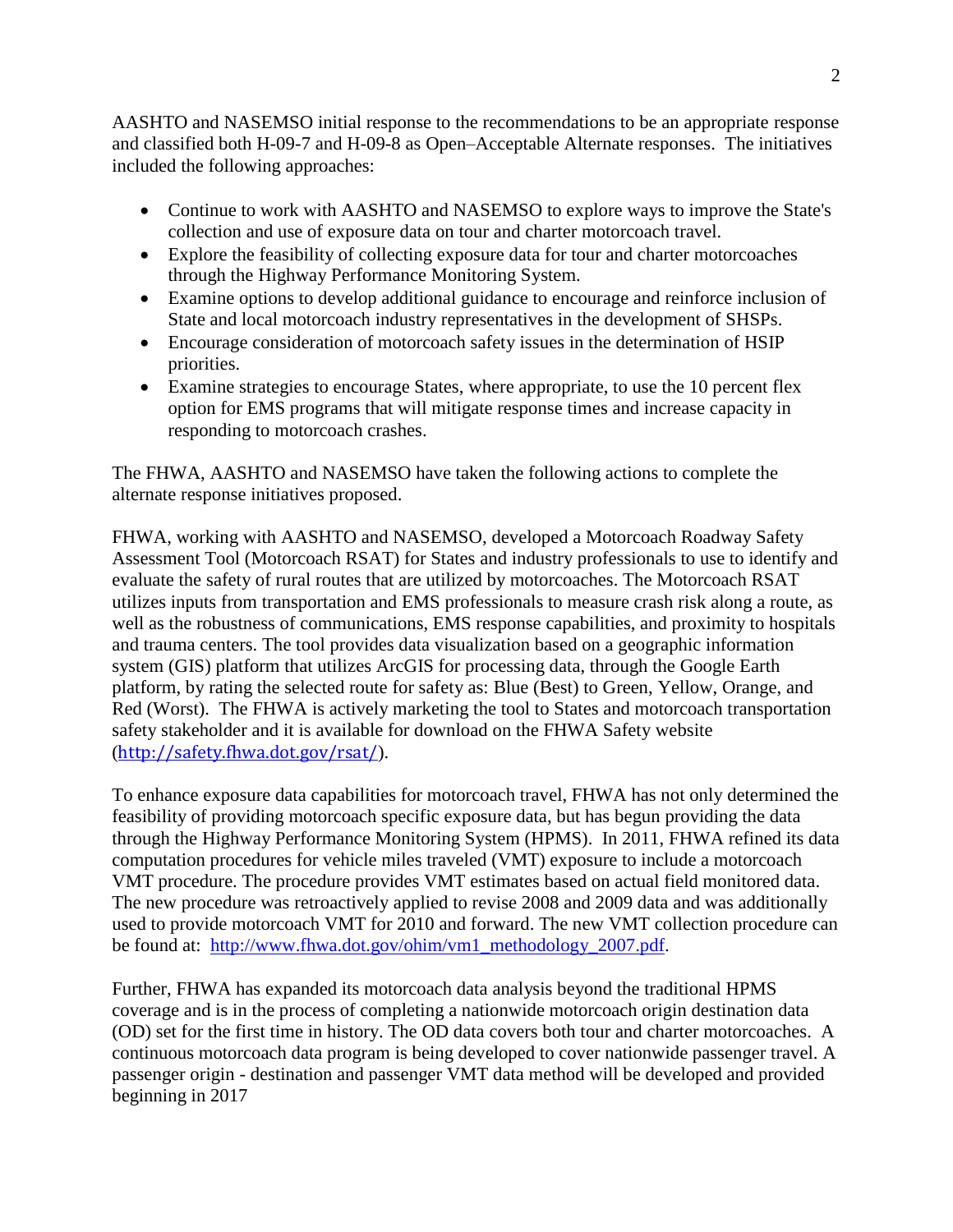New updates for the development and deployment of State strategic highway safety plans (SHSPs) were issued in May 2013 through the publication of *Strategic Highway Safety Plans – A Champion's Guidebook to Saving Lives, Second Edition"* and included guidance for inclusion of motor carrier and motorcoach activities in the SHSP process. The Champion's guide can be found on the FHWA Safety Website at:

[http://safety.fhwa.dot.gov/hsip/shsp/guidebook/chmpgd.pdf.](http://safety.fhwa.dot.gov/hsip/shsp/guidebook/chmpgd.pdf)

Additionally, the Moving Ahead for Progress in the 21<sup>st</sup> Century Act (MAP-21) required FHWA to make changes to the HSIP under 23 USC 148. The FHWA published a Notice of Proposed Rulemaking (NPRM) in the Federal Register on May 28, 2014. The proposed regulatory changes in 23 CFR 924.3 *Definitions* include "Representatives conducting a motor carrier safety program under section 31102, 31106, or 31309 of title 49" as Safety Stakeholders.

MAP-21 maintained the SHSP as a major component and requirement of the HSIP (23 U.S.C. § 148) as a statewide-coordinated safety plan that provides a comprehensive framework for reducing highway fatalities and serious injuries on all public roads. The aforementioned inclusions of motor carrier and motorcoach specific guidance in the SHSP Champion's Guide and in the HSIP proposed regulation under MAP-21 encourages consideration of motorcoach safety issues within the data driven requirements to ultimately program projects in the STIP. The HSIP, under MAP-21, identifies highway safety improvement projects as any strategy, activity or project on a public road that is consistent with the data-driven SHSP and corrects or improves a hazardous road location or feature or addresses a highway safety problem, including motorcoach specific projects.

MAP-21 eliminated the 10 percent flex option and expanded HSIP eligibility such that funds can be used for both infrastructure and non-infrastructure highway safety improvement projects that are consistent with the State's SHSP, which can include motorcoach specific programs and projects.

Finally, because appropriate EMS response is critical in providing lifesaving interventions at all crash scenes, and more particularly the mass casualties that can result in motorcoach crashes, FHWA added a webpage to the FHWA safety program website entitled: *Strategic Highway Safety Plans (SHSP) and Emergency Medical Services (EMS)*. The web page provides a new resource, *Saving Lives Together: The Highway Safety and EMS Connection*. The resource was developed through a cooperative effort with FHWA, the NHTSA Office of EMS, the National 911 Office, AASHTO and NASEMSO to encourage and provide resources for collaboration between EMS and Highway Safety Officials through the State's SHSP. The resource includes information about the importance of data and how EMS response, including mass casualty incidents in rural areas can be addressed through the SHSP process. The resource can be found at: [http://safety.fhwa.dot.gov/hsip/shsp/ems/connection/index.html.](http://safety.fhwa.dot.gov/hsip/shsp/ems/connection/index.html)

Given the above described actions, we respectfully request that recommendations H-09-7 and H-09-8 be classified as "Closed – Acceptable Alternate Action." If you have any questions regarding the actions associated with these recommendations, please contact:

• FHWA -Shirley Thompson at [shirley.thompson@dot.gov](mailto:shirley.thompson@dot.gov) or telephone (202) 366-2154